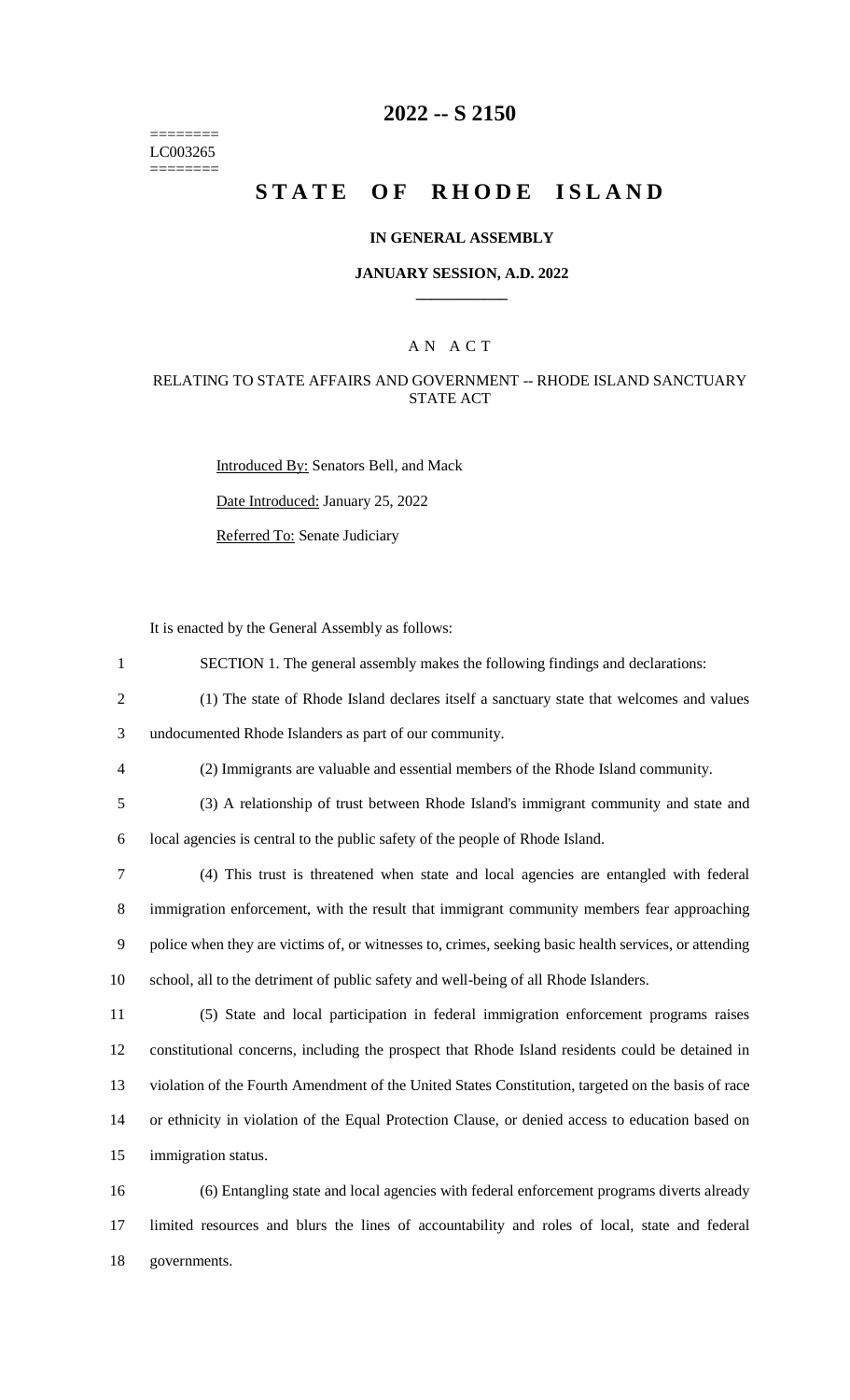| $\mathbf{1}$             | (7) This act seeks to protect the safety, well-being and constitutional rights of the people               |
|--------------------------|------------------------------------------------------------------------------------------------------------|
| $\overline{2}$           | of Rhode Island and to direct the state's limited resources to matters of general concern to state and     |
| 3                        | local governments.                                                                                         |
| $\overline{\mathcal{A}}$ | SECTION 2. Title 42 of the General Laws entitled "STATE AFFAIRS AND                                        |
| 5                        | GOVERNMENT" is hereby amended by adding thereto the following chapter:                                     |
| 6                        | <b>CHAPTER 162</b>                                                                                         |
| $\tau$                   | RHODE ISLAND SANCTUARY STATE ACT                                                                           |
| 8                        | 42-162-1. Definitions.                                                                                     |
| 9                        | The following terms have the following meanings:                                                           |
| 10                       | (1) "Civil immigration warrant" means any warrant for a violation of federal civil                         |
| 11                       | immigration law, and includes civil immigration warrants entered in the National Crime                     |
| 12                       | <b>Information Database.</b>                                                                               |
| 13                       | (2) "Courts" mean any state or local court.                                                                |
| 14                       | (3) "Federal immigration authority" means any officer, employee, or person otherwise paid                  |
| 15                       | by or acting as an agent of United States Immigration and Customs Enforcement or United States             |
| 16                       | Custom and Border Protection or any division or designee thereof, or any other officer, employee,          |
| 17                       | or person otherwise paid by or acting as an agent of the United States Department of Homeland              |
| 18                       | <b>Security or United States Department of State who is charged with immigration enforcement.</b>          |
| 19                       | (4) "Health facilities" means any medical treatment facility, including hospitals, health care             |
| 20                       | clinics, or urgent care facilities, doctors' offices, substance abuse treatment facilities or any facility |
| 21                       | that provides medical or mental health care.                                                               |
| 22                       | (5) "Immigration enforcement" means and includes any and all efforts to investigate,                       |
| 23                       | enforce, or assist in the investigation or enforcement of any federal civil immigration law and any        |
| 24                       | federal criminal immigration law that penalizes a person's presence in, entry, or reentry to, or           |
| 25                       | employment in, the United States including, but not limited to, violations of Sections 1259, 1324c,        |
| 26                       | 1325, or 1326 of Title 8 of the United States Code (8 U.S.C. §§ 1259, 1324, 1325 and 1326).                |
| 27                       | (6) "Judicial warrant" means a warrant based on probable cause and issued by a federal                     |
| 28                       | judge or a federal magistrate judge that authorizes federal immigration authorities to take into           |
| 29                       | custody the person who is the subject of the warrant.                                                      |
| 30                       | (7) "Places of worship" means any facility rented, owned or leased where religious services                |
| 31                       | or ceremonies take place. This would include, but not be limited to, such events as worship services,      |
| 32                       | marriages, funerals, and baptisms.                                                                         |
| 33                       | (8) "Schools" means any public, private or charter school, including independent, district                 |
| 34                       | charter schools and mayoral academies, pre-schools and other early learning programs, known and            |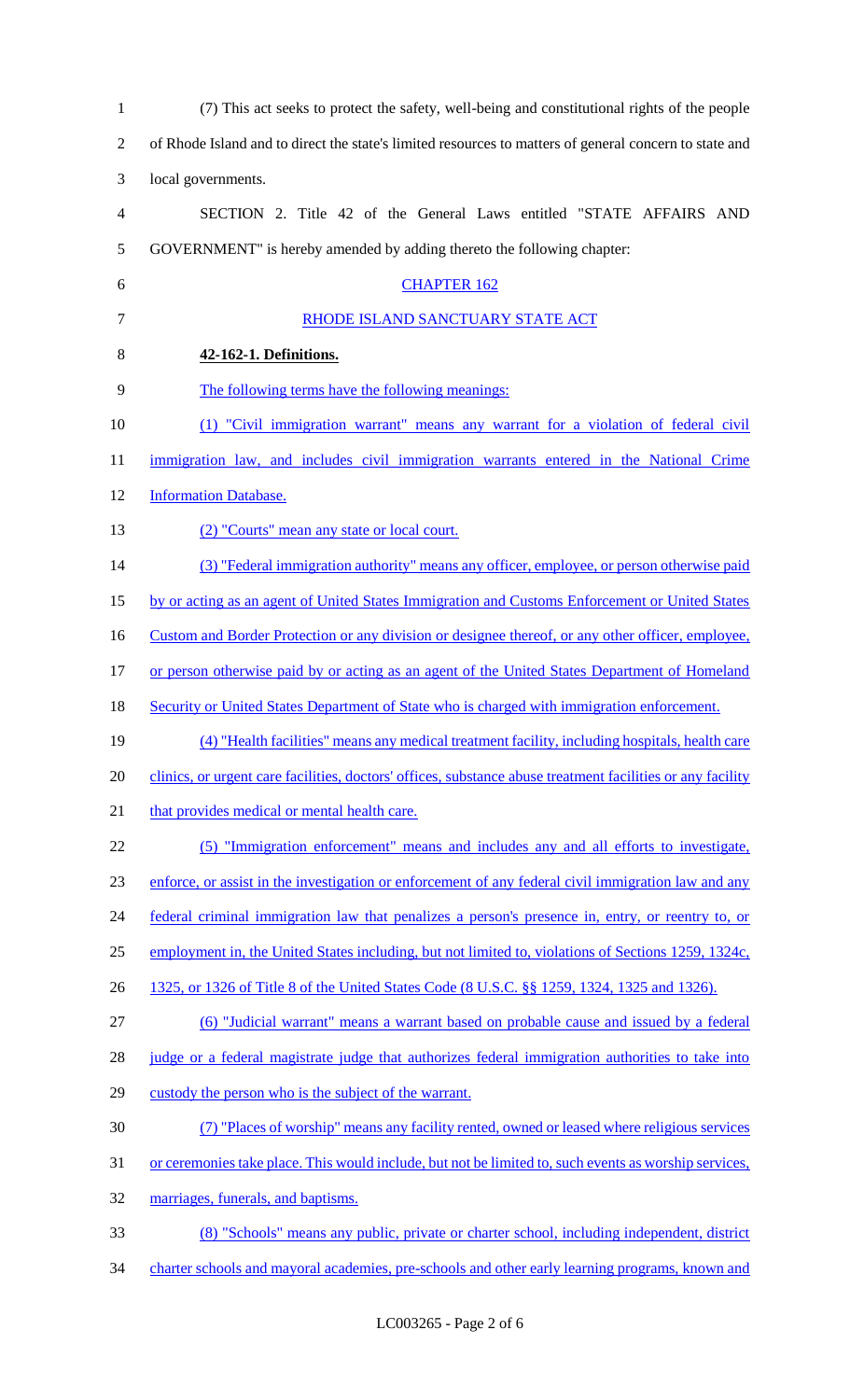| $\mathbf{1}$   | licensed daycares, primary or secondary schools and institutions of higher education, as well as      |
|----------------|-------------------------------------------------------------------------------------------------------|
| $\overline{2}$ | scholastic or education-related activities or events.                                                 |
| 3              | 42-162-2. Sensitive locations – Prohibition on enforcing immigration laws.                            |
| 4              | (a) Rhode Island schools, places of worship, health facilities and courts shall not grant             |
| 5              | access to their premises, for any federal immigration authority to investigate, detain, apprehend, or |
| 6              | arrest any individuals for potential violations of federal immigration laws, unless such federal      |
| 7              | immigration authority presents a judicial warrant that clearly identifies the individual whom the     |
| 8              | federal authority seeks to locate, serve, or apprehend.                                               |
| 9              | (b) It shall be unlawful for any state or municipal law enforcement agency, any agency                |
| 10             | acting in concert with any state or municipal law enforcement agency, or any agency of the state      |
| 11             | or any municipality to:                                                                               |
| 12             | (1) Utilize public funds or public resources to enforce federal immigration laws; or                  |
| 13             | (2) Allocate any office space, funds, or other public resources to be used by federal                 |
| 14             | immigration authorities.                                                                              |
| 15             | (c) It shall be unlawful for any state or municipal law enforcement agency, any agency                |
| 16             | acting in concert with any state or municipal law enforcement agency, any agency of the state or      |
| 17             | any municipality, any courthouse, jail, prison, school or their employees, agents, contractors or any |
| 18             | other person acting under color of authority for any such agency to engage in joint operations with   |
| 19             | federal immigration authorities, including, but not limited to, the provision of enforcement          |
| 20             | assistance.                                                                                           |
| 21             | (d) It shall be unlawful, pursuant to subsections (a), (b) and (c) of this section, for any state     |
| 22             | or municipal law enforcement agency, any agency acting in concert with any state or municipal         |
| 23             | <u>law enforcement agency, any agency of the state or municipality, any courthouse, jail, prison,</u> |
| 24             | school or their employees, agents, contractors or any other person acting under color of authority    |
| 25             | for any such agency to:                                                                               |
| 26             | (1) Detain any individual for deportation;                                                            |
| 27             | (2) Contact federal immigration authorities, for purposes of immigration enforcement;                 |
| 28             | (3) Ask detainees or arrestees their place of birth, proof of citizenship, or immigration             |
| 29             | status;                                                                                               |
| 30             | (4) Provide federal immigration authorities with a list of arrestees or inmates, information          |
| 31             | regarding the time of their release, or any other information about the arrests not otherwise made    |
| 32             | public;                                                                                               |
| 33             | (5) Allow federal immigration authorities access to their premises unless presented with an           |
| 34             | arrest warrant, issued upon probable cause, naming a specific individual;                             |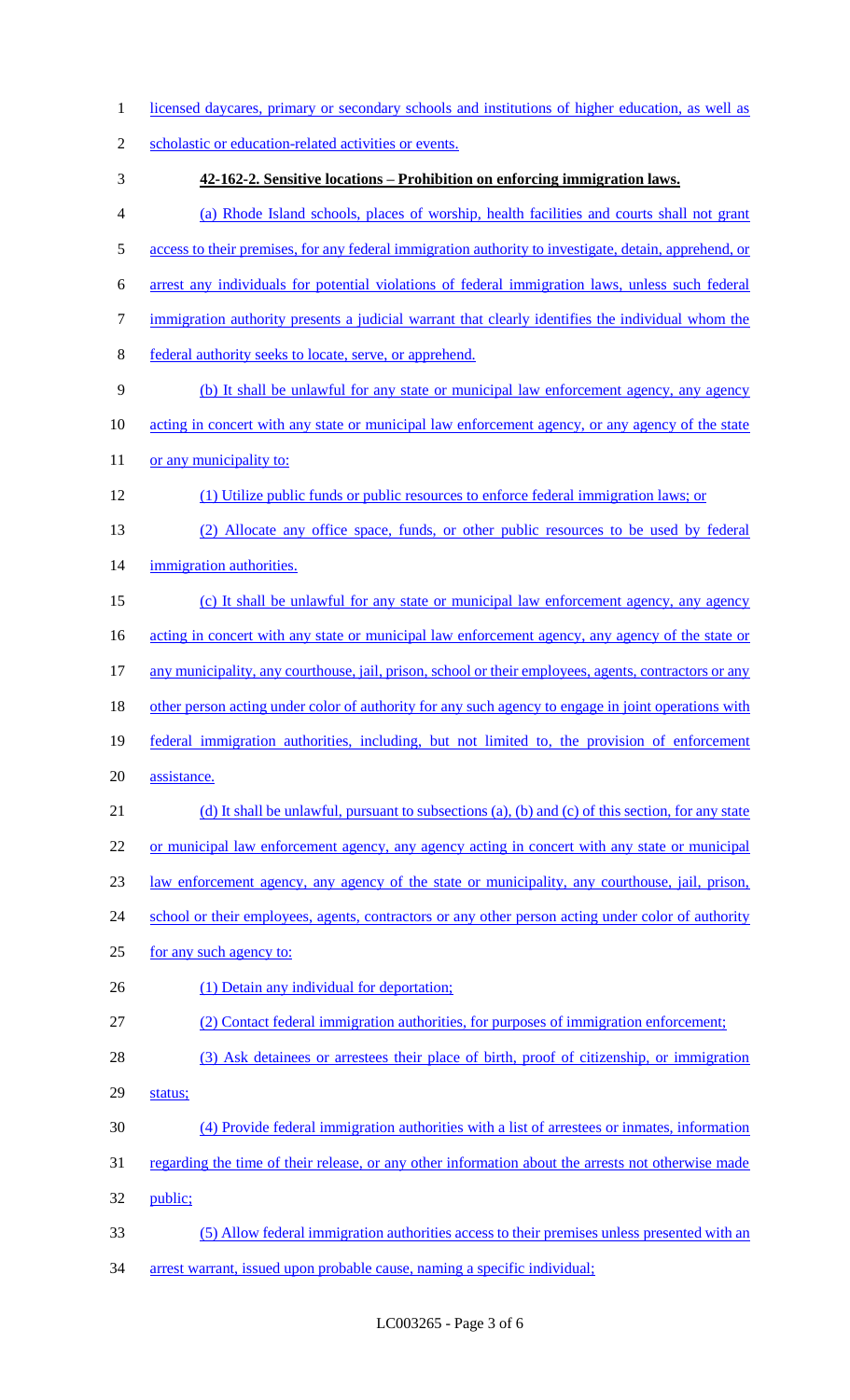1 (6) Share any personal data, bulk or individual, including state-issued IDs, licenses, names, 2 addresses, dates of birth, fingerprints or biometric information with federal immigration authorities;  $3 \quad or \quad$ 4 (7) Grant federal immigration authorities access to any facial recognition technology used, 5 utilized or managed by law enforcement; 6 (e) Any state or municipal law enforcement agency, any agency acting in concert with any 7 state or municipal law enforcement agency, any agency of the state or municipality, any courthouse, 8 jail, prison, school or their employees, agents, contractors or any other person acting under color 9 of authority for any such agency that shares any information specific to any particular individual 10 with federal immigration authorities shall be required to, within twenty-four (24) hours, inform the 11 individual(s) whose information was shared that it was shared and for what purpose. 12 (f) Every state or municipal law enforcement agency, courthouse, jail, prison and school 13 shall designate or authorize personnel that shall review the presented judicial warrant and consent 14 to the federal immigration authority's access to the premises. 15 (g) It shall be unlawful for any state or municipal law enforcement agency, any agency 16 acting in concert with any state or municipal law enforcement agency, any agency of the state or 17 any municipality, any courthouse, jail, prison, school or their employees, agents, contractors or any 18 other person acting under color of authority for any such agency to place peace officers under the 19 supervision of federal agencies or employ peace officers deputized as special federal officers or 20 special federal deputies for purposes of immigration enforcement. All peace officers remain subject 21 to Rhode Island law governing conduct of peace officers and the policies of the employing agency. 22 (h) The department of corrections shall not: 23 (1) Restrict access to any in-prison educational or rehabilitative programming, or credit-24 earning opportunity on the sole basis of citizenship or immigration status, including, but not limited 25 to, whether the person is in removal proceedings, or immigration authorities have issued a hold 26 request, transfer request, notification request, or civil immigration warrant against the individual. 27 (2) Consider citizenship and immigration status as a factor in determining a person's 28 custodial classification level, including, but not limited to, whether the person is in removal 29 proceedings, or whether immigration authorities have issued a hold request, transfer request, 30 notification request, or civil immigration warrant against the individual. 31 (i) Any person within the state of Rhode Island shall have a right to counsel in matters of 32 federal immigration defense, regardless of immigration status, to be fulfilled by the office of the 33 public defender in the event that a federal immigration defendant in Rhode Island has not otherwise 34 secured the services of an attorney. Fifteen (15) full-time equivalent positions within the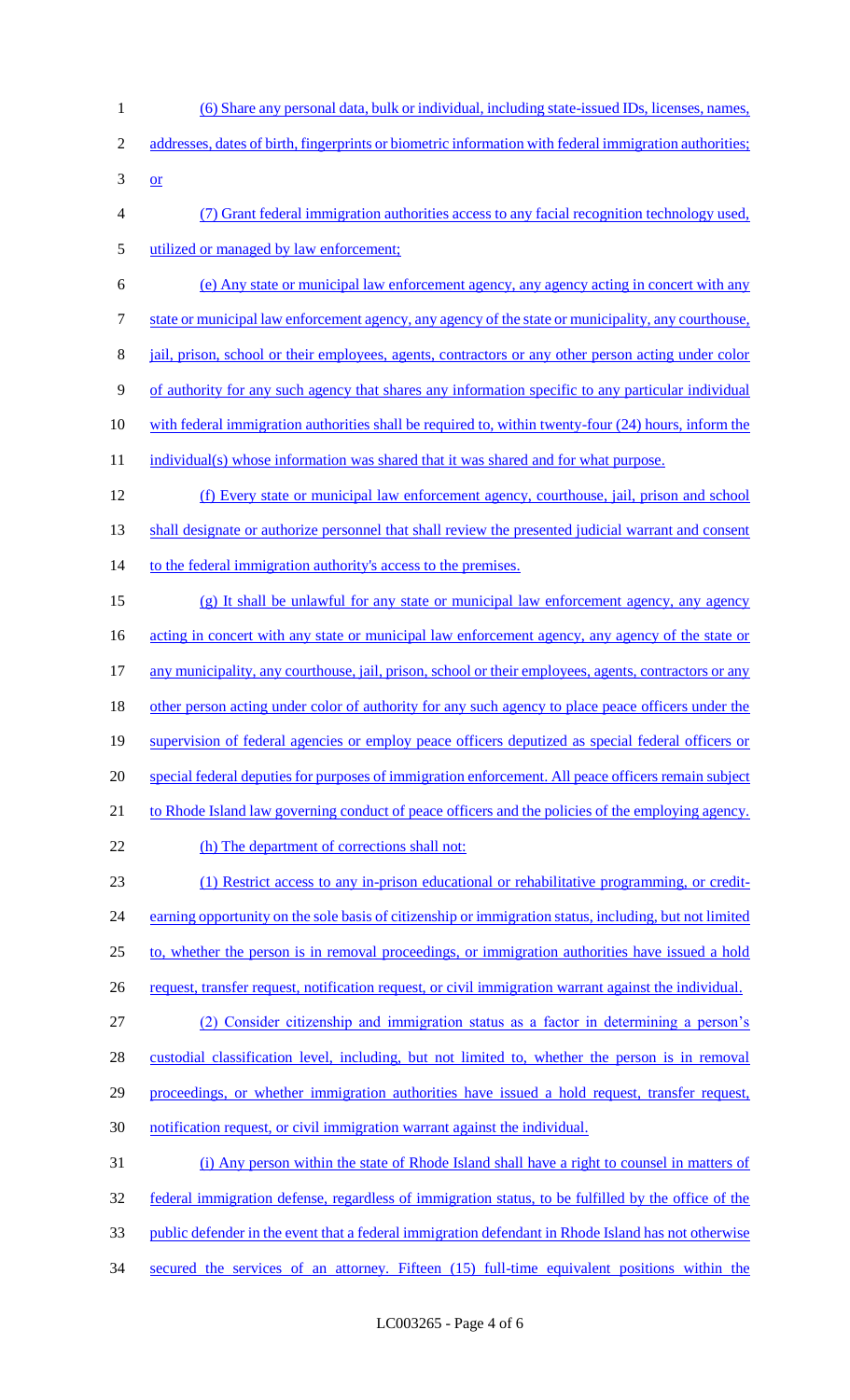1 department of public safety shall be reallocated to the office of the public defender for the purpose 2 of hiring immigration attorneys to fulfil the purposes of this subsection. The office of the public 3 defender shall be authorized to reallocate sufficient funds to fill these positions and administer this 4 program from within the state police budget. 5 **42-162-3. Limited exception.**  6 (a) The prohibited right to access sensitive locations established by this chapter shall not 7 apply when the federal immigration authority is acting in response to a specific act of terrorism, 8 national security threat or when there is the threat of imminent danger of violence to the United 9 States. 10 (b) Any exception under subsection (a) of this section shall require federal immigration 11 authorities to provide advance notice of anticipated action to the Rhode Island attorney general, as 12 the chief law enforcement officer for the state. 13 (c) Nothing in this chapter shall prohibit a Rhode Island law enforcement agency from 14 asserting its own jurisdiction over criminal law enforcement matters. 15 **42-162-4. Severability.**  16 The provisions of this chapter are severable. If any provision of this chapter or its 17 application is held invalid, that invalidity shall not affect other provisions or applications that can 18 be given effect without the invalid provision or application. 19 SECTION 3. This act shall take effect upon passage.

======== LC003265 ========